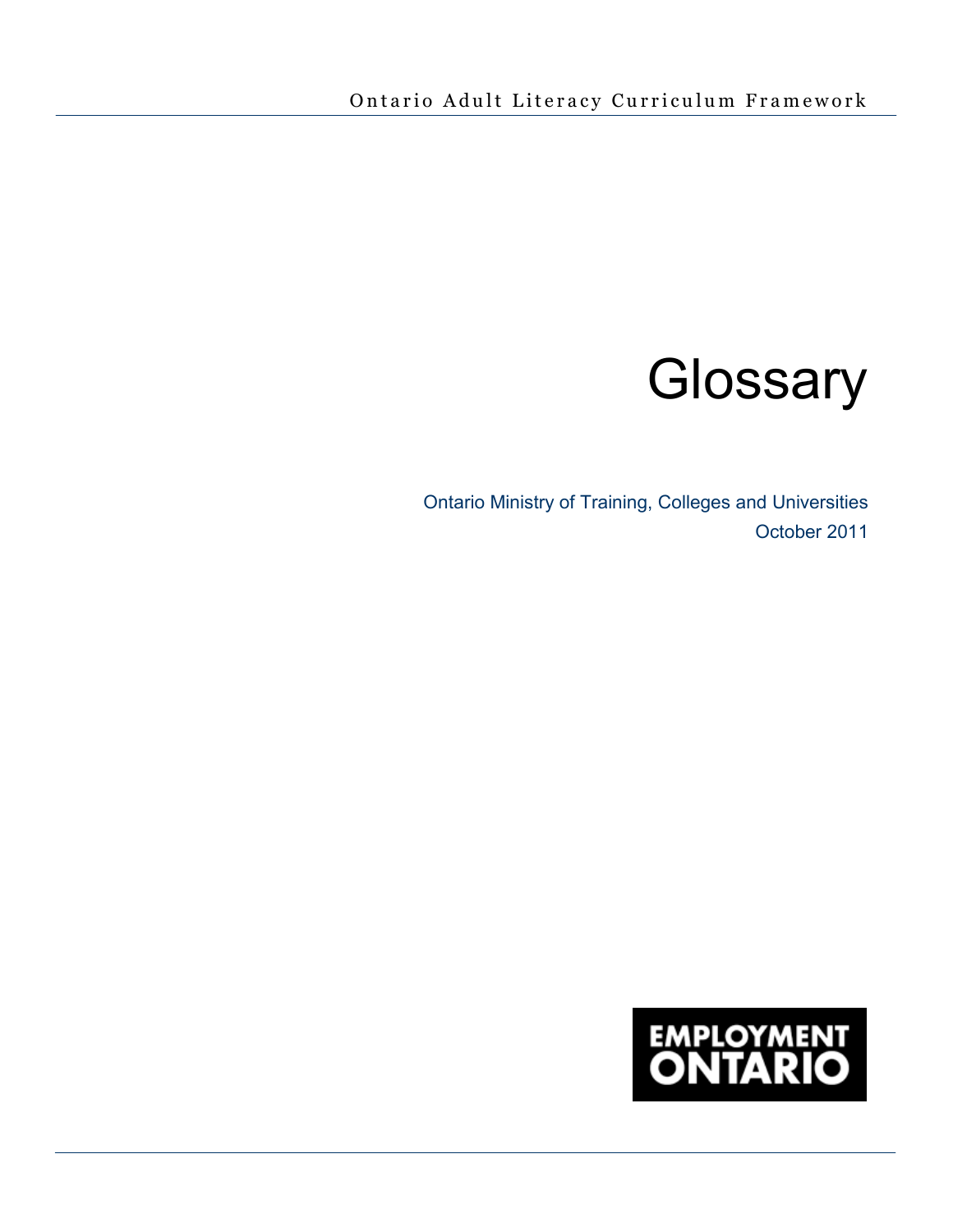# Document History

| Version | Date         | Notes and changes            |
|---------|--------------|------------------------------|
| 1.0     | April 2011   | Initial version              |
|         | October 2011 | Some terms revised and added |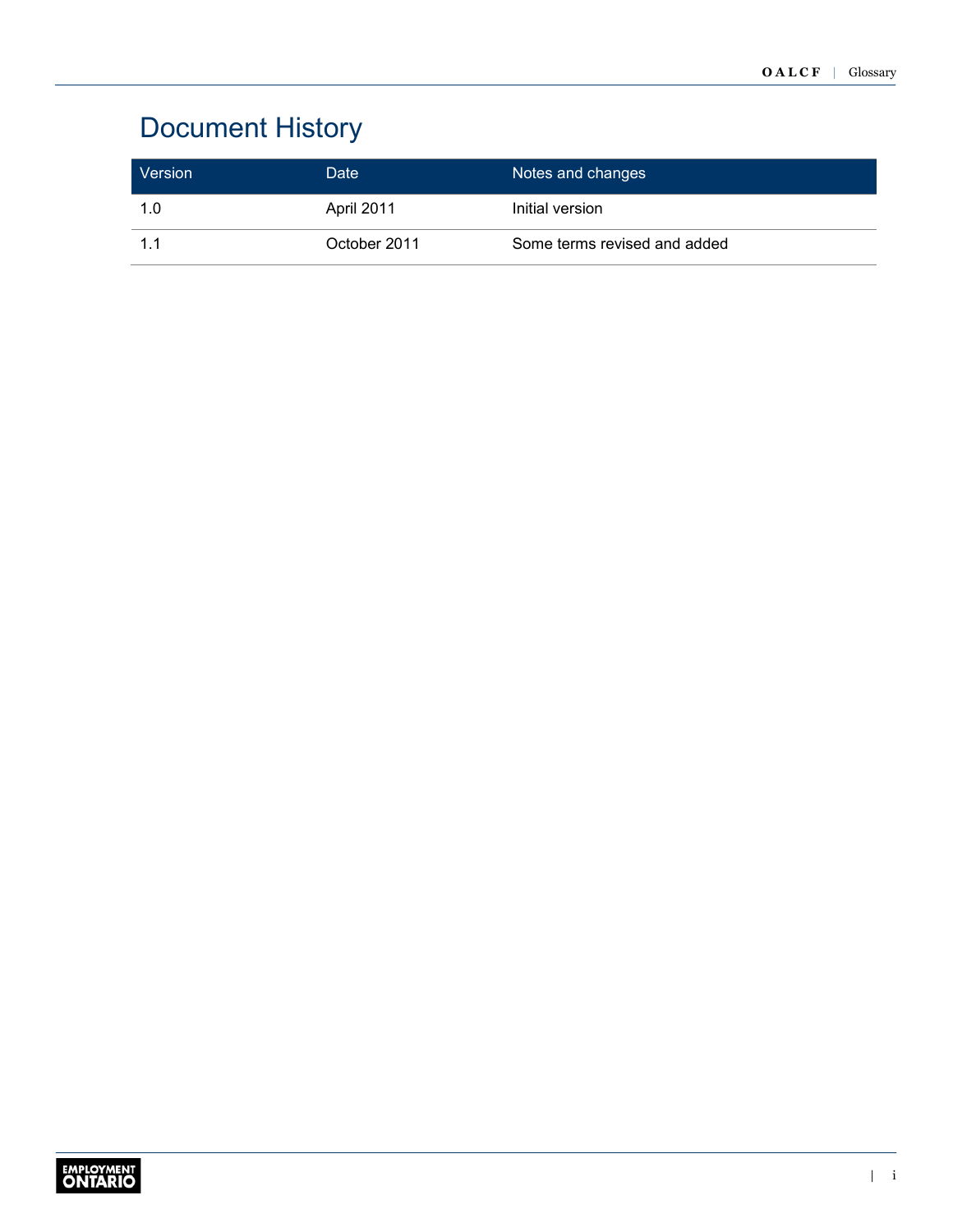## $\blacktriangle$  .

ACE: Acronym for the Academic and Career Entrance Program. The ACE Program certificate is accepted as equivalent to an Ontario Secondary School Diploma (OSSD), or Grade 12, by Ontario's community colleges and the Apprenticeship Branch of the Ontario Ministry of Training, Colleges and Universities to enter a community college or be registered as an apprentice in Ontario. The ACE Program certificate is also recognized as equivalent to a grade 12 for the purposes of job application by a growing number of employers. ACE programming is available at all 24 community colleges and online.

Adult Credit: The Ministry of Education funds adult credit courses that count towards achieving an Ontario Secondary School Diploma.

**ALLS:** Acronym for Adult Literacy and Life Skills Survey. In 2003, the Adult Literacy and Life Skills Survey tested more than 23,000 Canadians on their skills proficiency in four scales: prose, document, numeracy, and problem solving. Skills were rated on the basis of IALS Levels 1 to 5, that is, lowest to highest. The report presents an initial set of findings covering Canada, Bermuda, Italy, Norway, Switzerland, the United States, and the Mexican State of Nuevo Leon.

AlphaPlus: AlphaPlus supplies web-based tools, training, and consulting to Literacy and Basic Skills service providers so they can teach more effectively and train their learners to use technology. AlphaPlus researches innovative learning technologies and practices and is the technology lead for the Literacy and Basic Skills Program.

Andragogy: The teaching of adults, using an adult-centred teaching approach.

Anglophone: An English-speaking person, usually in a country where two or more languages are spoken.

**Apprenticeship goal path:** Outlines on-the-job workplace-based training programs for a career in the skilled trades. The apprenticeship goal path description also includes information on skills training programs (hands-on, job-specific training).

ASL: American Sign Language (ASL) is a complete, complex language that employs signs made with the hands and other movements, including facial expressions and postures of the body. ASL is a language completely separate from English. It contains all the fundamental features a language needs to function on its own. It has its own rules for grammar, punctuation, and sentence order.

**Assessment:** Any process or procedure that gathers information to decide about a learner's knowledge, skills, and behaviours. Assessment forms a critical part of everyday activities in literacy programs, as decisions are made throughout the learning process to determine how best to meet learners' needs. Assessment includes a wide range of approaches from informal procedures to formal standardized assessments or tests. Literacy and Basic Skills (LBS) service providers conduct three kinds of assessments: intake assessment (upon registration and placement), ongoing assessment (as part of program delivery), and exit assessment (when learners complete the LBS Program).

AU: Acronym for Academic Upgrading. Academic Upgrading was first introduced in 2004. It was part of the government's Learning to 18 and Reaching Higher initiative through which additional services were provided by colleges, school boards and community-based agencies to adults who needed to achieve a high school diploma or equivalency to enter postsecondary or apprenticeship programs.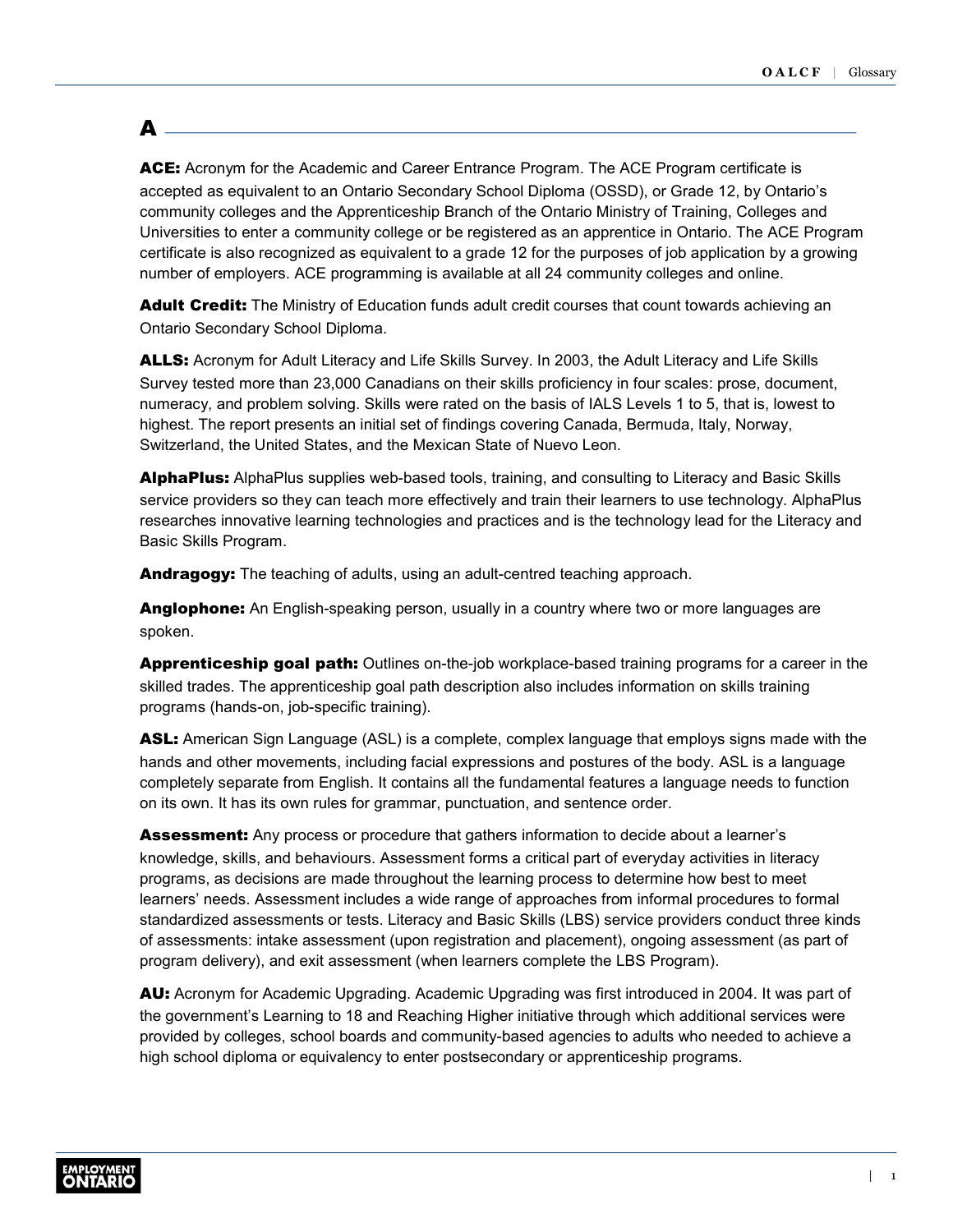**Authentic:** A term that describes tasks, learning materials, activities, and assessments that have a specific purpose and are practical in nature. They match, as closely as possible, tasks associated with life, learning, and work.

#### C

CaMS **(also** CAMS**)**: Acronym for Case Management System. A web-based, real-time software solution that supports the administration and management of clients participating in Employment Ontario programs and services. See also **EOIS** in this glossary.

**Case Management:** Occurs when a practitioner oversees the identification of a learner's needs, coordinates referrals to the appropriate services and supports and monitors the provision of the supports and their effectiveness in meeting the learner's needs.

CESBA: Acronym for the Ontario Association of Adult and Continuing Education School Board Administrators. CESBA represents and supports the broad spectrum of adult and continuing education offered by public, Catholic, and francophone school boards in Ontario.

CLO: Acronym for Community Literacy of Ontario. CLO is a provincial literacy support organization with 100 member agencies. It exists to support, promote, and provide a united voice for anglophone community-based literacy programs in Ontario.

COFA: Acronym for Coalition ontarienne de formation des adultes, one of four provincial stream organizations funded by the Ministry of Training, Colleges and Universities. COFA promotes adult literacy for francophones in Ontario and provides coordination to its member agencies that include communitybased, school board, and college-based adult literacy programs in Ontario.

**Community-wide planning:** Occurs when community service providers cooperate to ensure that their services are accessible to learners and effective in meeting their range of needs.

**Competencies:** Broad, generic categories of learners' abilities that capture and organize the learning in a program.

**Competency-based Approach:** An approach encompassing the interaction of skills, knowledge, and behaviours that contributes to learners being able to perform authentic and purposeful tasks. Key to a competency-based approach is the learners' abilities to demonstrate success against the standards set by a curriculum framework.

**Contact North:** Contact North provides educational institutions access to audioconference and videoconference facilities to deliver distance education courses and programs. It collaborates with Aboriginal peoples, francophones and communities in Northern Ontario to help educational providers to meet identified needs. Contact North supports innovation in education and learning through testing and applied research of new modes of "delivery" using technology. Contact North offers its E-learning services free of charge in partnership with Employment Ontario.

**Contextualize:** Using the learner's environment, prior experiences, culture, language, goals, and interests to link to literacy programming.

CSC: Acronym for the College Sector Committee for Adult Upgrading.The CSC leads and supports the Ontario community college system to create provincial resources, procedures, and standards related to the development and delivery of programs and services to meet the needs of adult learners.

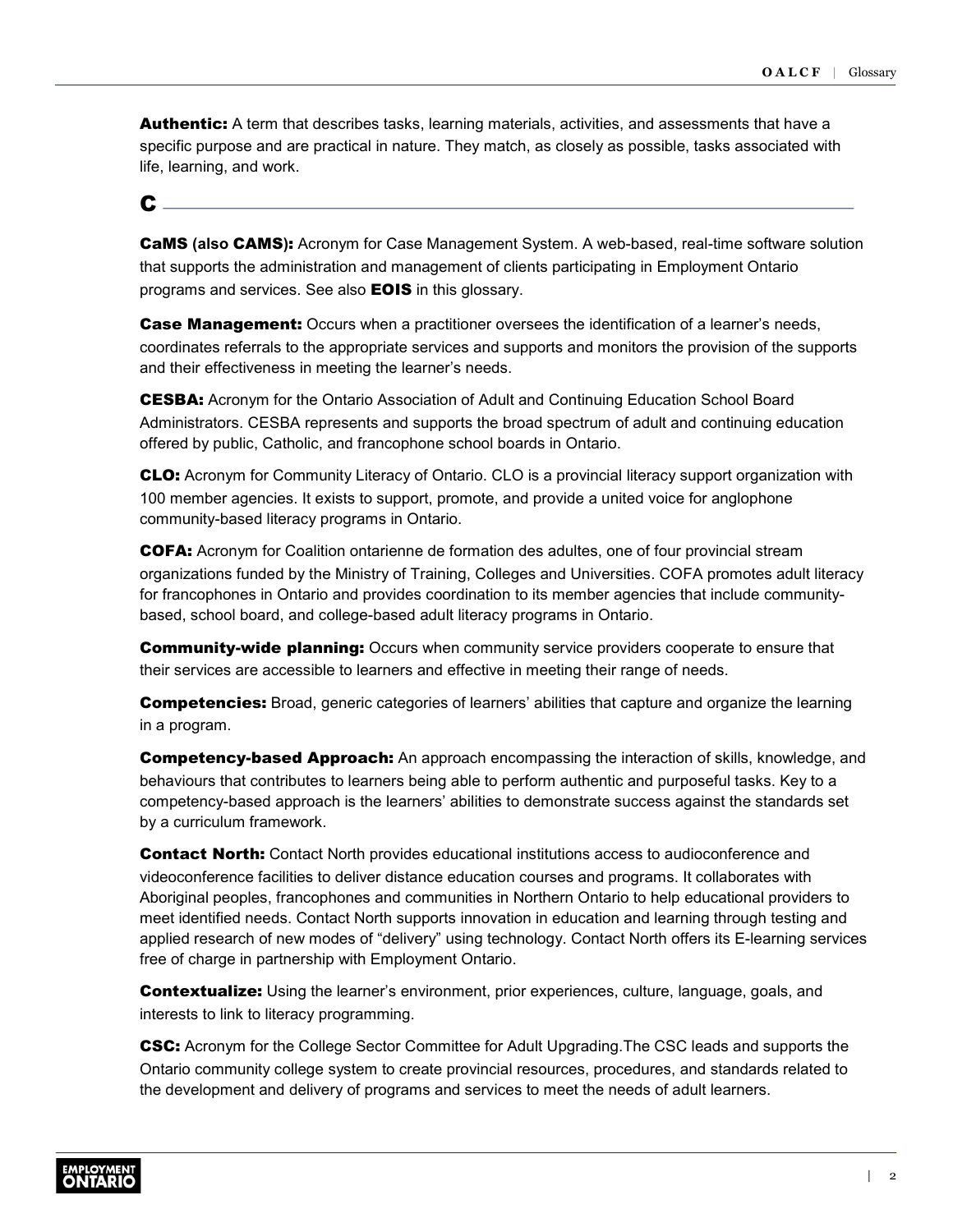**Culminating Tasks:** More complex than milestone tasks, but are similarly aligned to the Curriculum Framework. Culminating tasks draw together multiple competencies which may be at different levels of complexity. Successful completion of a culminating task is an important demonstration of the learner's ability to manage the kinds of tasks that will be encountered once the learner transitions beyond the LBS Program.

Cultural Considerations: A section in the OALCF *Supplemental Tasks for Practitioners* document that guides practitioners when developing tasks for learners from different cultural and linguistic backgrounds.

**Cultural Context:** Includes the four cultural groups in the Literacy and Basic Skills (LBS) Program: anglophone, Deaf, francophone, and Native. Cultural context involves respecting and building on the shared knowledge, experiences, values, and norms of a specific group or society.

**Culture:** The norms, values, behaviours, and practices of a specific group or society. Culture is strongly tied to a sense of belonging that contributes to improved social and personal self-esteem, and participation in the community.

**Curriculum:** The planned content and experiences to which learners should be exposed to achieve learning goals.

**Curriculum Framework:** Sets out the content of learning within a system, using an established set of organizing principles. Within the OALCF, the Curriculum Framework refers specifically to the six competencies that organize learning content and describe learner proficiency, using three levels of performance.

#### D

**Deaf:** A person who is either born Deaf or deafened late in early childhood or late in life. The person uses American Sign Language as his or her first language and is immersed within the Deaf community, culture, and history within his or her daily life experiences. Members of the Deaf community share beliefs, values, language, and a culture.

**Deaf-Blind:** A term referring to an individual with varying degrees of both hearing and vision loss, making it unique to each individual. Members of the Deaf-Blind community share beliefs, values, language, and a culture.

**Demonstrations:** A term used before the introduction of the Ontario Adult Literacy Curriculum Framework (OALCF) to describe an integrated task or activity that allowed learners to demonstrate the complex performance of a task reflecting an authentic context and purpose. In the Literacy and Basic Skills (LBS) Program, demonstrations linked performance to indicators in the LBS domains.

**Descriptors:** Detail the qualities of tasks and learner performance at a given level. Descriptors are intended to work in combination with each other to foster an understanding of task complexity at a given level within a given task group.

**DLI:** Acronym for Deaf Literacy Initiative, one of four provincial stream organizations funded by the Ministry of Training, Colleges and Universities. DLI provides accessible and culturally relevant training, research, networking, and resources to the Deaf and Deaf-Blind literacy community in Ontario.

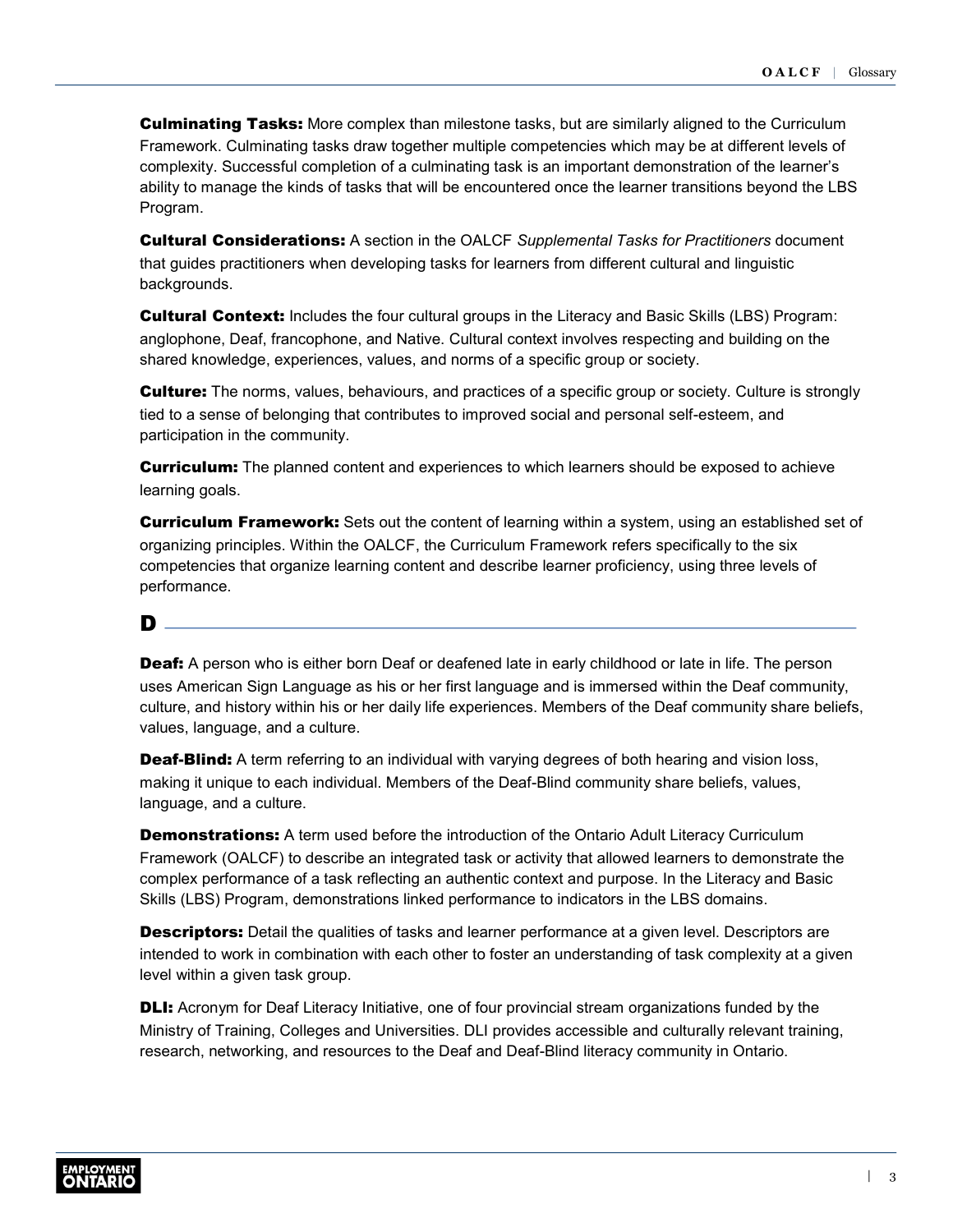### E

**E-Channel:** Speaks specifically to the Ministry of Training, Colleges and University's distance learning approach for the Literacy and Basic Skills (LBS) Program. E-Channel currently uses five lead delivery organizations to provide literacy training to anglophone, Deaf, francophone, and academic upgrading learners in Ontario. Contact North and AlphaPlus support the infrastructure of the E-Channel.

**Employment Ontario (EO):** Ontario's integrated employment and training network in the Ministry of Training, Colleges, and Universities that provides programs, such as Apprenticeship, Literacy and Basic Skills , Second Career, Wage Subsidy, and Summer Jobs in communities across the province.

**Employment goal path:** Primarily describes employment as an activity for which an individual seeks to earn a wage or salary. Activities that lead to employment and are similar to work, such as volunteering, internships and community placement are also part of the employment goal path description. Individuals with an employment goal spend time in job search, developing employability and job retention skills or learning how to advance at the workplace.

**EOIS:** Acronym for Employment Ontario Information System. EOIS is not a single, stand-alone system, but an umbrella term used to describe a combination of various computer systems that will be responsible for supporting the administration of Employment Ontario programs and services.

**ESL:** Acronym for English as a Second Language. The Ministry of Citizenship and Immigration provides English and French language training to adult immigrants whose first language is neither English nor French. For more information about the range of available courses, visit www.ontarioimmigration.ca/ adultlanguagetraining.

**Essential Skills:** Essential Skills, as researched and defined by Human Resources Skills Development Canada (HRSDC) in 1994, are the skills needed for work, learning, and life. They provide the foundation for learning all other skills and enable people to evolve with their jobs and adapt to workplace change. The research included identification and definitions of nine Essential Skills and the development of rating scales to measure the complexity levels of these skills when applied to tasks. The Essential Skills Research Project also developed a methodology to document the application of Essential Skills in Canadian occupations. This documentation uses a template known as an "Essential Skills Profile."

Example Tasks: Tasks that illustrate what learners can do at the end of a level within the *Curriculum Framework* of the Ontario Literacy Curriculum Framework (OALCF). Each example task indicates the goal paths in which learners are likely to be expected to perform similar tasks once they have transitioned to their goal.

#### F

**Fair Assessment Practices:** Ensure that all learners are assessed in a fair and equitable manner. Fair assessment practice principles take into account the nature of the decision to be made, who will be affected by the decision, and what procedures will be used to gather information for the decision.

**Francophone:** In Canada, the word francophone generally means a French-speaking person. Statistics Canada uses the term francophone to mean someone whose mother tongue is French and who still speaks French. The LBS Program offers French literacy instruction to francophones living in Ontario. In 2009, Ontario introduced a new, more inclusive definition of the province's francophone population that includes those persons whose mother tongue is French, plus those whose mother tongue is neither

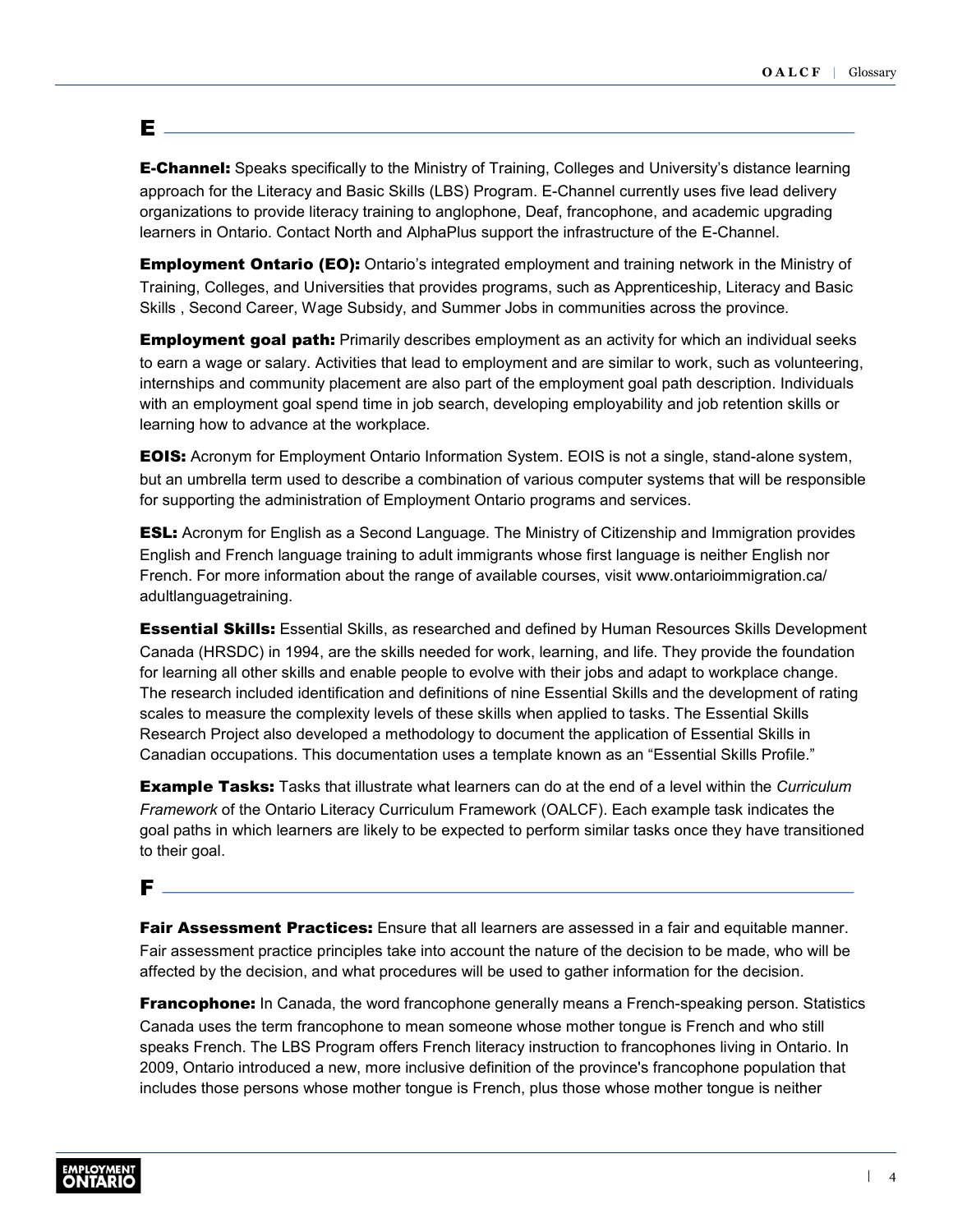French nor English but have a particular knowledge of French as an Official Language and use French at home. (Source: Office of Francophone Affaires : <http://www.ofa.gov.on.ca>)

**FSL:** Acronym for French as a Second Language. The Ministry of Citizenship and Immigration provides English and French language training to adult immigrants whose first language is neither English nor French. For more information about the range of available courses, visit [www.ontarioimmigration.ca/adultlanguagetraining](http://www.ontarioimmigration.ca/en/learn/OI_LEARN_IMPROVING.html)

 $\mathbf G$   $\_$ 

**Goal:** What the learner wants to achieve once leaving the LBS Program. It is the next step to which the learner transitions after completing the LBS Program.

Goal-Directed Learning: Uses a learner's goal for attending the LBS Program to plan and deliver programming that supports that goal. Goal-directed learning looks beyond the LBS Program and orients content to the expectations or requirements of the learner's goal.

**Goal Path:** Refers to the preparation required to exit LBS and transition to the goal and is delivered by an LBS service provider. The LBS Program has five goal paths: employment, apprenticeship, secondary school credit, postsecondary and independence.

Goal Path Completion: Means that learners have achieved everything identified on their LBS learner plan as required to transition to their identified goal. Indicators of goal path completion include milestone tasks, successful demonstration of the goal path related culminating task and the learning activities identified on the learner plan.

**Goal Path Description:** Provides a snapshot of the goal for which the LBS Program prepares learners (employment, apprenticeship, secondary school credit, postsecondary and independence). Other information is also provided to help learners and practitioners decide if the goal is appropriate to the learner's needs and abilities, is feasible within the learner's means and is achievable in the learner's community. There is a goal path description for each of the five goal paths.

 $\mathbf I$  .

IALS: Acronym for International Adult Literacy Survey. A seven-country initiative first conducted in the fall of 1994. Its goal was to create comparable literacy profiles across national, linguistic, and cultural boundaries. The survey offers the world's only source of comparative data on participation in adult education and training. The results, published in the report *Literacy, economy and society: Results of the first International Adult Literacy Survey* (Organisation for Economic Co-operation and Development (OECD) and Statistics Canada, 1995), demonstrated a strong plausible link between literacy and a country's economic potential.

**Independence goal path:** Based on four broad areas that contribute to personal independence (managing basic needs, health, personal issues and relationships and participating in the community).The independence goal does not have standard requirements or eligibility criteria due to the many purposes for which independence is required

**Indicators:** Describe achievement at the end of each OALCF Level and present a snapshot of the programming focus at the level.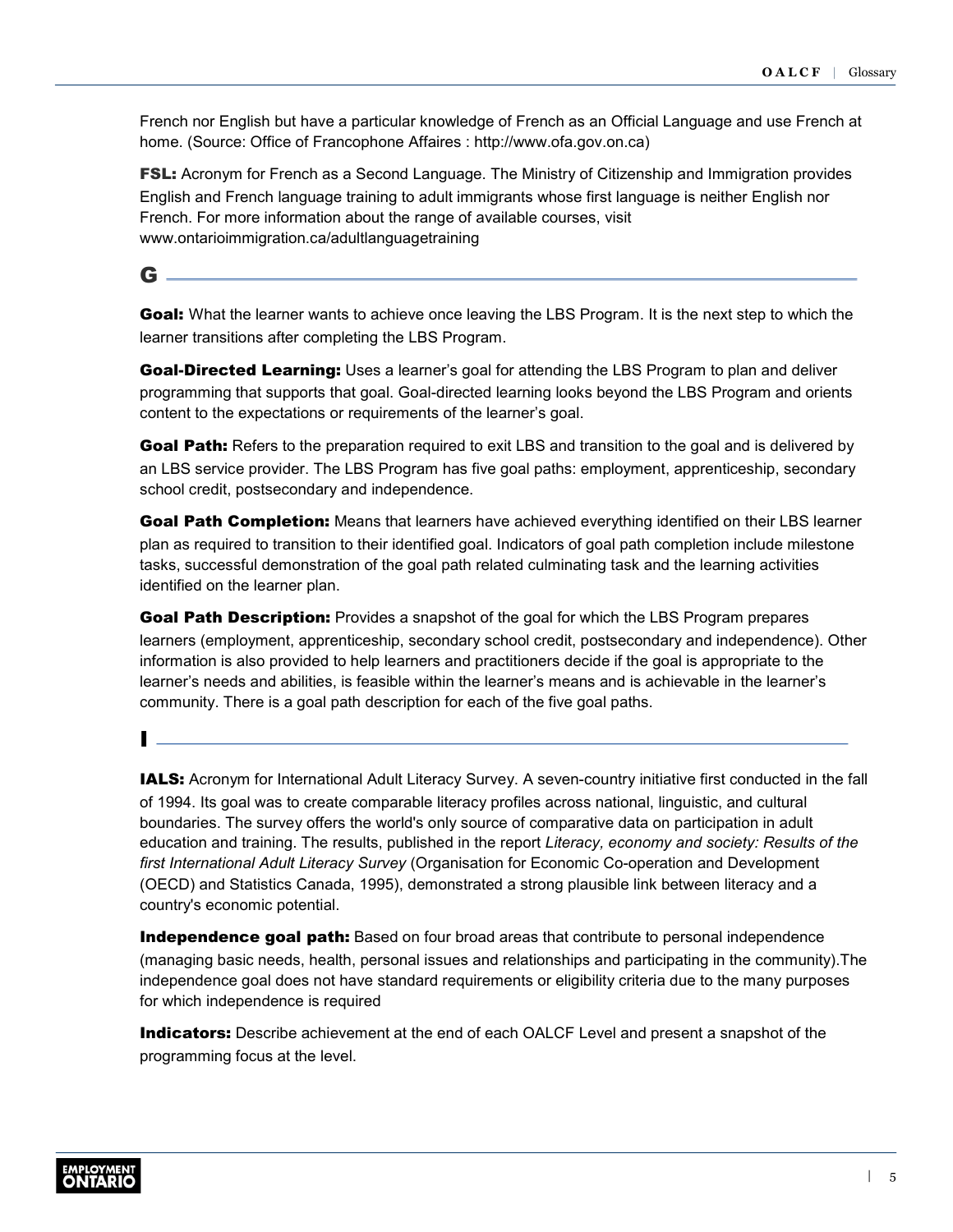**Interagency cooperation:** Occurs when agencies are able to cooperate to ensure that learner supports are in place. Cooperation might be either formal or informal, and involve different agencies (or distinct departments within a complex organization such as a college or multi-service agency) sharing responsibility for learners' programs by offering different elements which, taken together, provide a broader range of supports.

**Integrated programming:** Occurs when employment and training services are provided concurrently, ideally through a single service provider.

**Integrated Tasks:** Complex tasks that incorporate two or more competencies or two or more task groups, usually from different competencies, and may reflect different levels of complexity. Integrated tasks allow learners to develop and apply their skills and knowledge across competencies in a way that reflects real-life situations.

**Integrated Training:** Intended to support the acquisition of competencies (knowledge, skills, and behaviours). Integrated training provides learners with meaningful and authentic learning experiences and builds a common understanding about the specific skills, knowledge, and behaviours that learners should master as a result of their goal-related learning experiences.

L

**LBS:** Acronym for Literacy and Basic Skills. The Ontario LBS Program is funded by the Ministry of Training Colleges and Universities and provides literacy, numeracy, and basic skills (e.g. digital technology, interpersonal skills, problem solving, critical thinking) services to help people achieve their education, training, and employment goals, as well as enjoy increased independence.

Learning (or Learners') Environments: Various settings where learning takes place, such as meeting rooms, classrooms, computer labs, lecture halls, and libraries.

Learner-Centred: Emphasizes a learning setting that provides learners with choices about what and how they learn, encourages active learning, encourages learner responsibility and accountability towards the achievement of learning goals, fosters a respectful working relationship between learner and instructor, and emphasizes the importance of context in the design of learning activities. In a learnercentred program, learners and instructors work together to set a realistic learning goal (e.g., to gain the literacy related skills and abilities to apply for a job).

Learner Gains Assessment: Satisfies accountability requirements by providing evidence that educational programs are supporting the progress of learners. Learner gains are usually assessed by standardized tools that measure ideas or abilities in a general way.

Learning Activities: Instructional activities directly related to tasks; those activities which build skills to help learners be "transition ready," but are not directly related to the tasks; and those activities which focus on academic content necessary for learners to progress.

Learning Materials: Resources that practitioners and learners use for literacy instruction and learning. They include materials in a variety of print and non-print formats, such as workbooks, online courses, audio and visual learning supports, web-based materials, CDs, and real-life (also known as *authentic*) documents.

Learner Plan: Describes the learning or program elements that prepare learners for their next steps beyond the LBS Program. It includes the learner's goal, background information, assessment results for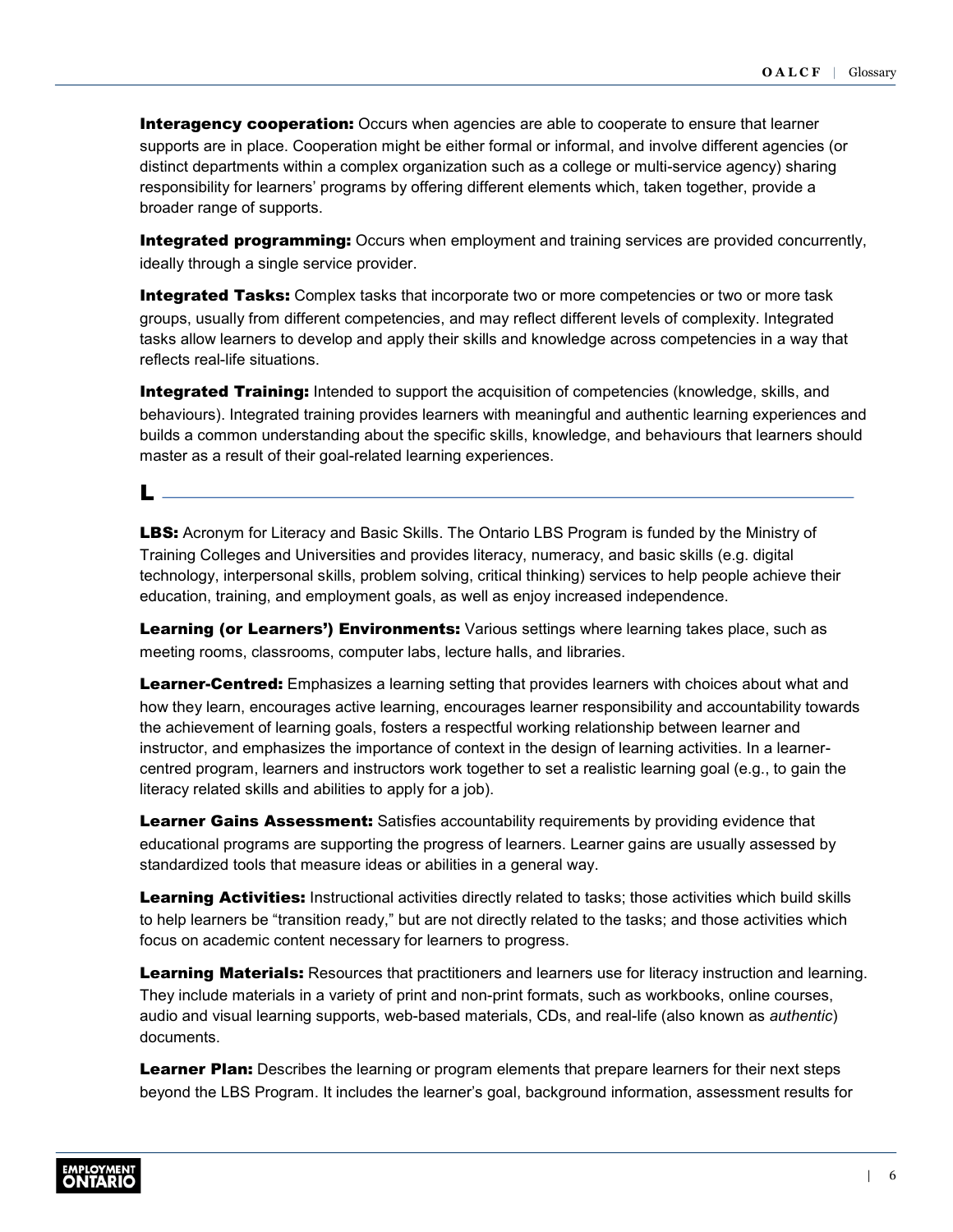milestone tasks,culminating tasks and learning activities to indicate goal completion, program duration, additional learner supports required, service coordination, and referral results.

**Learner Progress:** Can be tracked and measured in a variety of informal or formal ways to determine if there has been a change in skills development, literacy application, behaviours, or literacy practices. A range of scales and methods are used to determine how much progress a learner demonstrates as a result of her or his participation in a literacy program.

**Learning Styles:** Ways that individuals interact with, take in, and process information in the learning process. Learning styles include visual (learning by seeing), aural (learning by hearing) and kinaesthetic or practical (learning by doing). Assessments can determine which style learners prefer and how that style can help them learn most effectively.

Learner Supports: Non-Literacy and Basic Skills (LBS) Program supports that contribute to a learner's persistence in LBS programming and successful learning outcomes. Learner supports can be organized according to five types: financial and material supports, health supports, academic supports, employmentrelated supports, and other social services.

Levels: The *Curriculum Framework* uses three levels to describe a learner's developing proficiency to perform tasks. These levels are informed by the same factors that drive complexity at Essential Skills (ES) Levels 1, 2, and 3.

#### M

MCI: Acronym for the Ontario Ministry of Citizenship and Immigration. Funder of newcomer and settlement services, adult non-credit ESL / FSL training for immigrants, and bridge training for internationally trained immigrants.

MED (or EDU): Acronym for the Ontario Ministry of Education. Funder of secondary school credit programming that can result in an Ontario Secondary School Diploma.

**Milestone Tasks:** Standardized indicators of learner progress towards goal completion. Organized by goal path, they are linked to the indicators in the competencies and task groups at three levels of performance found in the Curriculum Framework. Milestone tasks will be fully developed for use in 2012.

**MTCU (or TCU):** Acronym for the Ontario Ministry of Training, Colleges and Universities. Funder of the Literacy and Basic Skills Program.

#### N

Native: Name used in the LBS Program to refer to learners of Aboriginal origin.

 $\bullet$   $\_$ 

**OALCF:** Acronym for the Ontario Adult Literacy Curriculum Framework. It refers to all the features of delivering a competency-based program, including competencies, assessment, learner transitions to work, further education and training, or independence, and learning materials.

**OALCF Competencies:** A. Find and Use Information, B. Communicate Ideas and Information, C. Understand and Use Numbers, D. Use Digital Technology, E. Manage Learning, and F. Engage with Others.

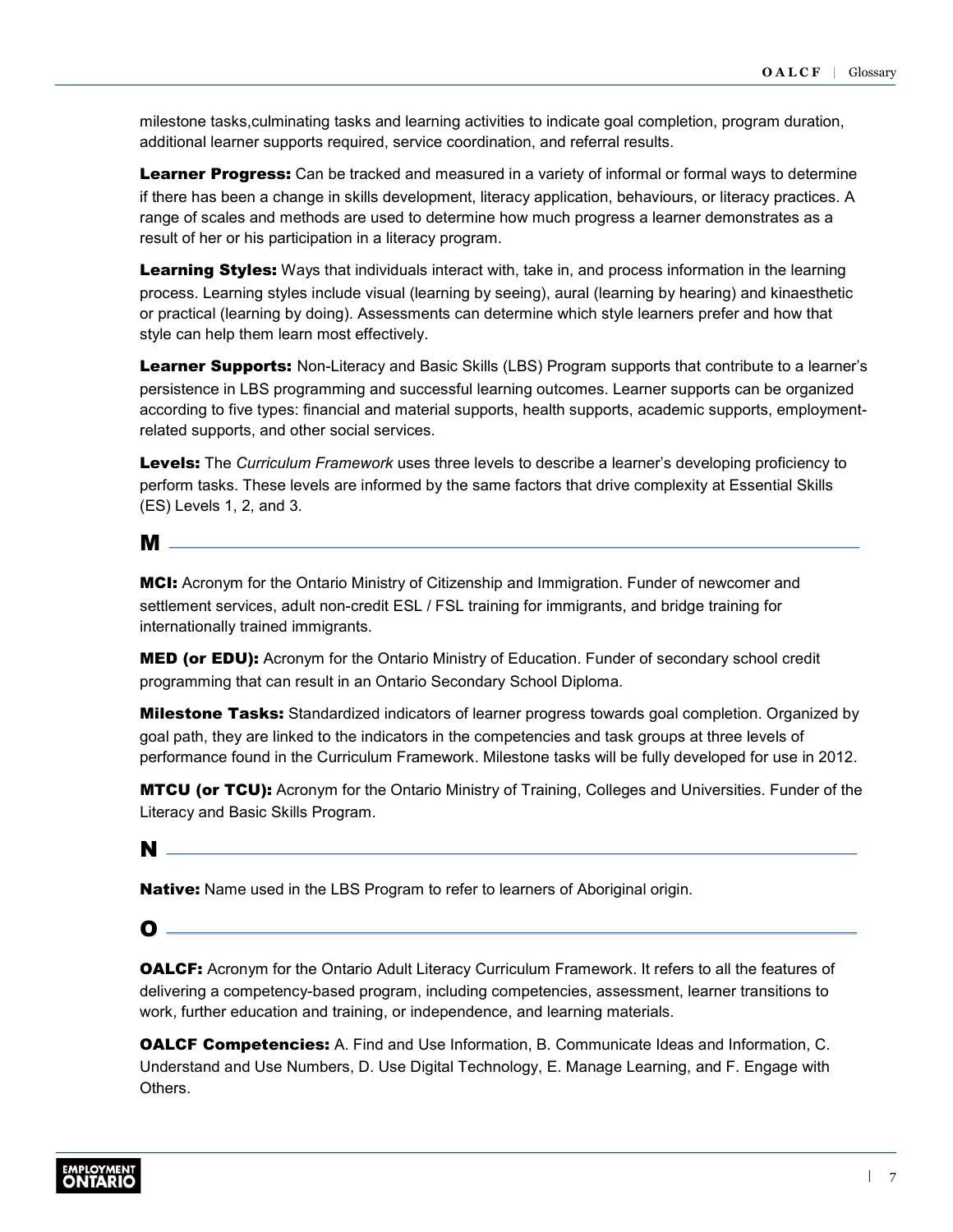**ODSP:** Acronym for the Ontario Disability Support Program. Funder of support interventions to eligible clients.

**OLC:** Acronym for the Ontario Literacy Coalition. One of four provincial stream organizations, the OLC is funded by the Ministry of Training, Colleges and Universities to support anglophone literacy service providers in Ontario. Specifically, it supports the implementation of government initiatives, disseminates information, and establishes community partnerships, for example, with the business and labour communities.

**ONLC:** Acronym for the Ontario Native Literacy Coalition. One of four provincial stream organizations, the ONLC is funded by the Ministry of Training, Colleges and Universities to support Native literacy service providers. The ONLC provides information, support, and training to Native literacy practitioners in Ontario, and enhances the awareness of literacy issues.

**Online Learning:** Very open-ended term meant to encapsulate all forms of learning that use the Internet. Online learning may be instructor- or learner-directed, informal, or structured. Examples range from using learning activities on the Internet, such as games and interactive tutorials to taking distance learning courses delivered via an e-learning platform, such as Moodle.

**OSAP:** Acronym for the Ontario Student Assistance Program. An assistance program that supports eligible adults financially to pursue training and education.

#### P

**Performance Descriptors:** Observable characteristics of learner performance.

PIAAC: Acronym for the Programme for the International Assessment of Adult Competencies. An assessment strategy to identify and measure differences between individuals and countries in competencies believed to underlie both personal and societal success; assess the impact of these competencies on social and economic outcomes at individual and aggregate levels; gauge the performance of education and training systems in generating required competencies; and help to clarify the policy levers that could contribute to enhancing competencies.

Postsecondary goal path: Outlines the formal education opportunities (college and university) for which high school completion or its equivalency is the normal entrance requirement.

**Prior Learning Assessment and Recognition (PLAR):** Recognizes the knowledge and skills that students have acquired, in both formal and informal ways, outside secondary school. Formal evaluation and a credit-granting process may be used for an adult to obtain credits for prior learning.

**Practitioner:** The person involved with development or instruction of literacy programming, or the assessment of learners.

**Presentation Software:** Software programs, such as Microsoft PowerPoint, used to display information as a slide show.

**Proficiency:** The advancement or progress in skills and knowledge.

#### R

Red Seal Trades: Apprenticeable trades for which interprovincial certification is available. Currently, Canada has 53 Red Seal trades, including carpenter, machinist and automotive service technician.

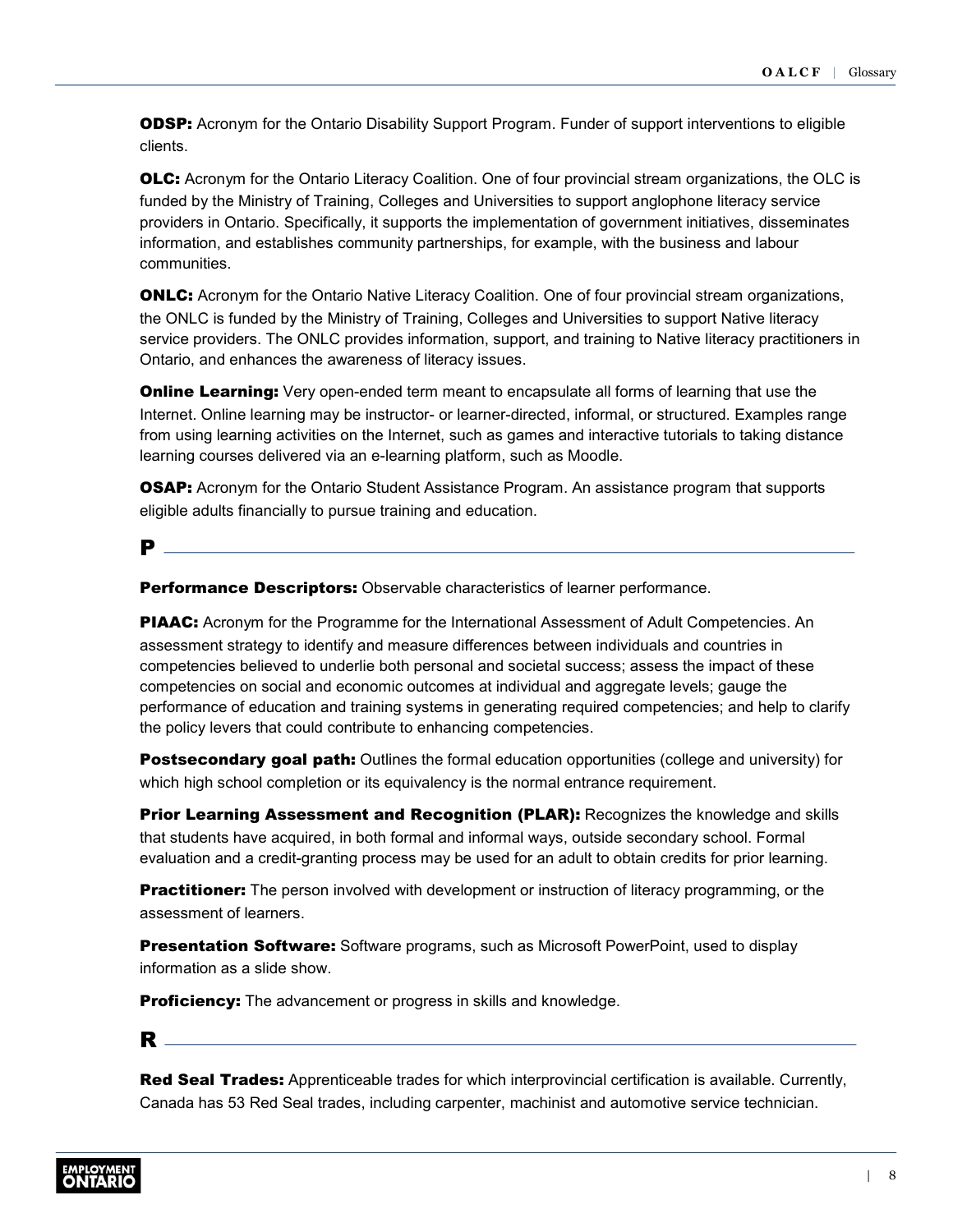Rubric: A set of criteria used for assessing a particular type of work or performance**.** A rubric usually includes levels of potential achievement for each criterion. Levels of achievement are often given numerical scores, and a summary score for the work being assessed may be produced by adding the scores for each criterion. (Source: [www.tltgroup.org\)](http://www.tltgroup.org)

RWC: Acronym for Rear Window Captioned, a method for presenting, through captions, a transcript of the audio portion of a film in theatres for Deaf, hard of hearing, or hearing impaired people.

#### $\mathbf{s}$   $-$

**Secondary school credit goal path:** Presents LBS service providers with the various options available to learners for completing individual credit courses or obtaining their full Ontario Secondary School Diploma (OSSD).

**Service Coordination:** LBS service providers coordinate their literacy services with other service providers in a community, such as income support or health services, to meet the range of non-LBS Program-related needs and challenges brought to the LBS Program by a learner.

**Skills-Based Approach:** Instruction and assessment that focus on discrete literacy and numeracy skills. Program planning begins with where the learner is on a continuum of skills development and focuses on the increase in skills development.

**Skills Training:** Provides participants with job-specific skills through programs that vary in length, ranging from a few hours to several weeks or months. Generally, however, these programs do not exceed a 52-week period or an academic year (a period of 8 months). Many skills training programs grant certificates recognized by a specific professional body (e.g. Personal Support Worker, Truck Diver, Security Guard, etc.)

**Smartpen:** A device that is capable of digitalizing writing, transforming notes written by hand on special digitalized paper to interactive text on a computer.

**Smartphones:** Cellular telephones with built-in applications and Internet access. They provide digital voice service as well as any combination of e-mail, text messaging, pager, web browsing, voice recognition, a still or video camera, and an MP3, TV, or video player.

**Spreadsheet:** A document used to organize data in rows and columns of cells. An example of a spreadsheet program is Microsoft Excel.

**Stream:** The cultural and linguistic features of a service provider delivering the Literacy and Basic Skills Program, such as anglophone, Deaf, francophone, or Native.

**Supplemental Tasks:** Lists of tasks organized within task groups by culture and language for anglophone, Deaf, francophone, or Native learners and by level of task complexity. Supplemental tasks provide examples of tasks within a level, while example tasks in the *Curriculum Framework* provide endof-level examples.

T

**Tally Chart:** A chart that uses tally marks to count data and record frequencies.